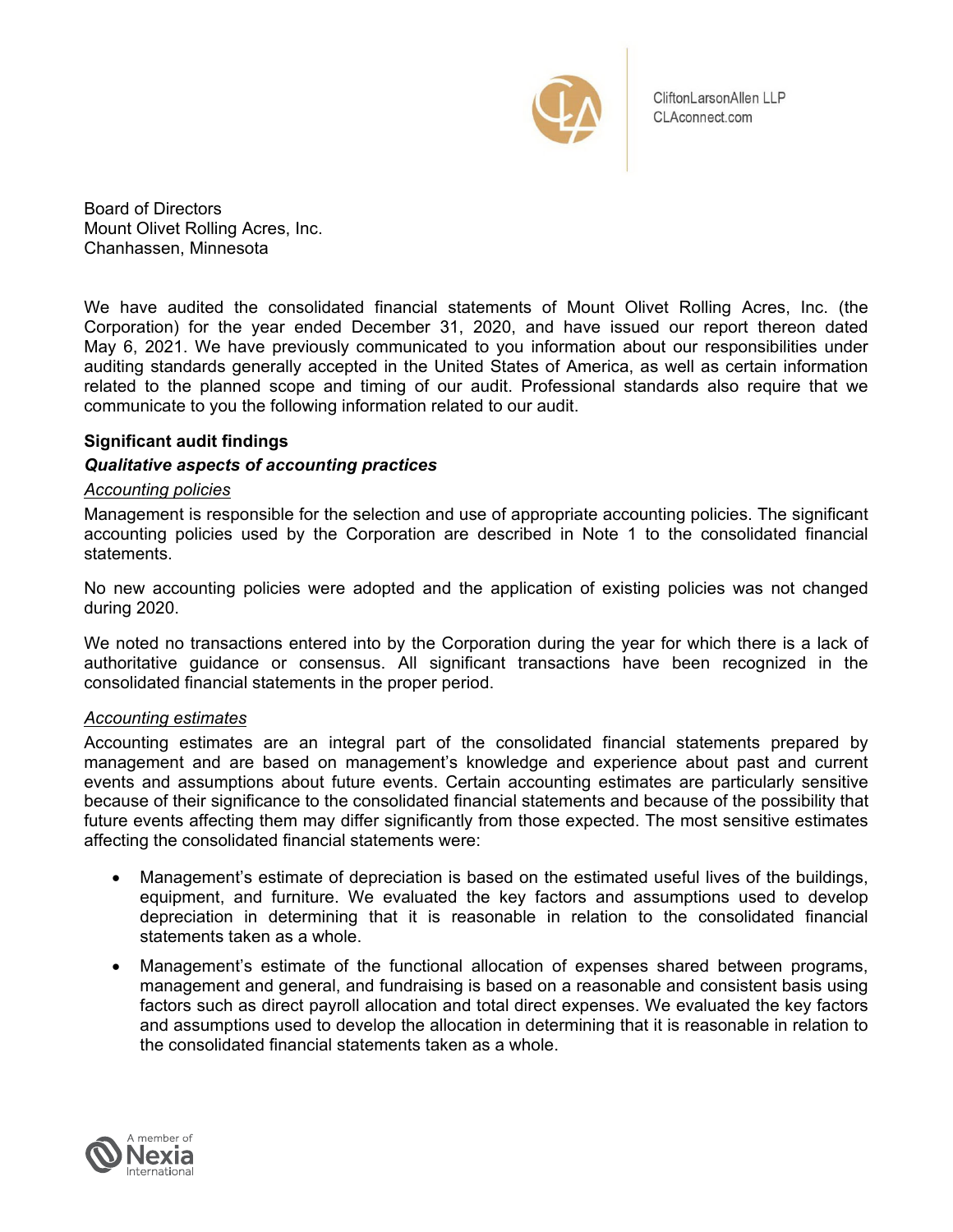Board of Directors Mount Olivet Rolling Acres, Inc. Page 2

#### *Financial statement disclosures*

Certain financial statement disclosures may be particularly sensitive because of their significance to financial statement users. There were no particularly sensitive financial statement disclosures.

The financial statement disclosures are neutral, consistent, and clear.

#### *Difficulties encountered in performing the audit*

We encountered no significant difficulties in dealing with management in performing and completing our audit.

#### *Uncorrected misstatements*

Professional standards require us to accumulate all misstatements identified during the audit, other than those that are clearly trivial, and communicate them to the appropriate level of management. The attached schedule summarizes the uncorrected misstatement of the consolidated financial statements. Management has determined that its effects are immaterial to the consolidated financial statements taken as a whole.

## *Corrected misstatements*

Management did not identify and we did not notify them of any financial statement misstatements detected as a result of audit procedures.

#### *Disagreements with management*

For purposes of this letter, a disagreement with management is a financial accounting, reporting, or auditing matter, whether or not resolved to our satisfaction, that could be significant to the consolidated financial statements or the auditors' report. No such disagreements arose during our audit.

#### *Management representations*

We have requested certain representations from management that are included in the management representation letter dated May 6, 2021.

#### *Management consultations with other independent accountants*

In some cases, management may decide to consult with other accountants about auditing and accounting matters, similar to obtaining a "second opinion" on certain situations. If a consultation involves application of an accounting principle to the Corporation's consolidated financial statements or a determination of the type of auditors' opinion that may be expressed on those statements, our professional standards require the consulting accountant to check with us to determine the consultant has all the relevant facts. To our knowledge, there were no such consultations with other accountants.

#### *Significant issues discussed with management prior to engagement*

We generally discuss a variety of matters, including the application of accounting principles and auditing standards, with management each year prior to engagement as the Corporation's auditors. However, these discussions occurred in the normal course of our professional relationship and our responses were not a condition to our engagement.

#### **Audits of group financial statements**

We noted no matters related to the group audit that we consider to be significant to the responsibilities of those charged with governance of the group.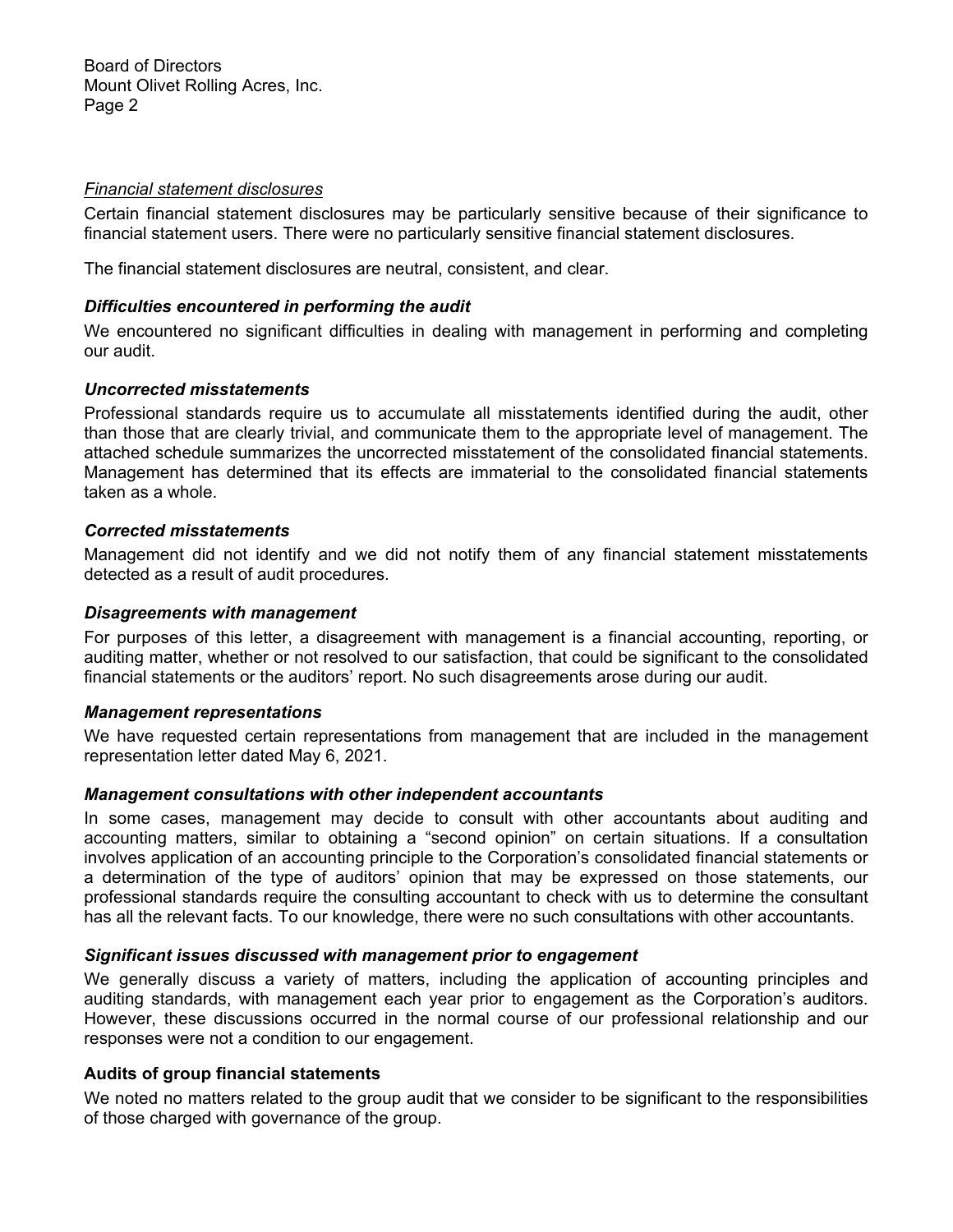Board of Directors Mount Olivet Rolling Acres, Inc. Page 3

# **Other information in documents containing audited consolidated financial statements**

Our auditors' opinion, the audited consolidated financial statements, and the notes to consolidated financial statements should only be used in their entirety. Inclusion of the audited consolidated financial statements in a document you prepare, such as an annual report, should be done only with our prior approval and review of the document.

\* \* \*

This information is intended solely for the use of the board of directors and management of Mount Olivet Rolling Acres, Inc., and is not intended to be, and should not be, used by anyone other than these specified parties.

Viifton Larson Allen LLP

**CliftonLarsonAllen LLP** 

Minneapolis, Minnesota May 6, 2021